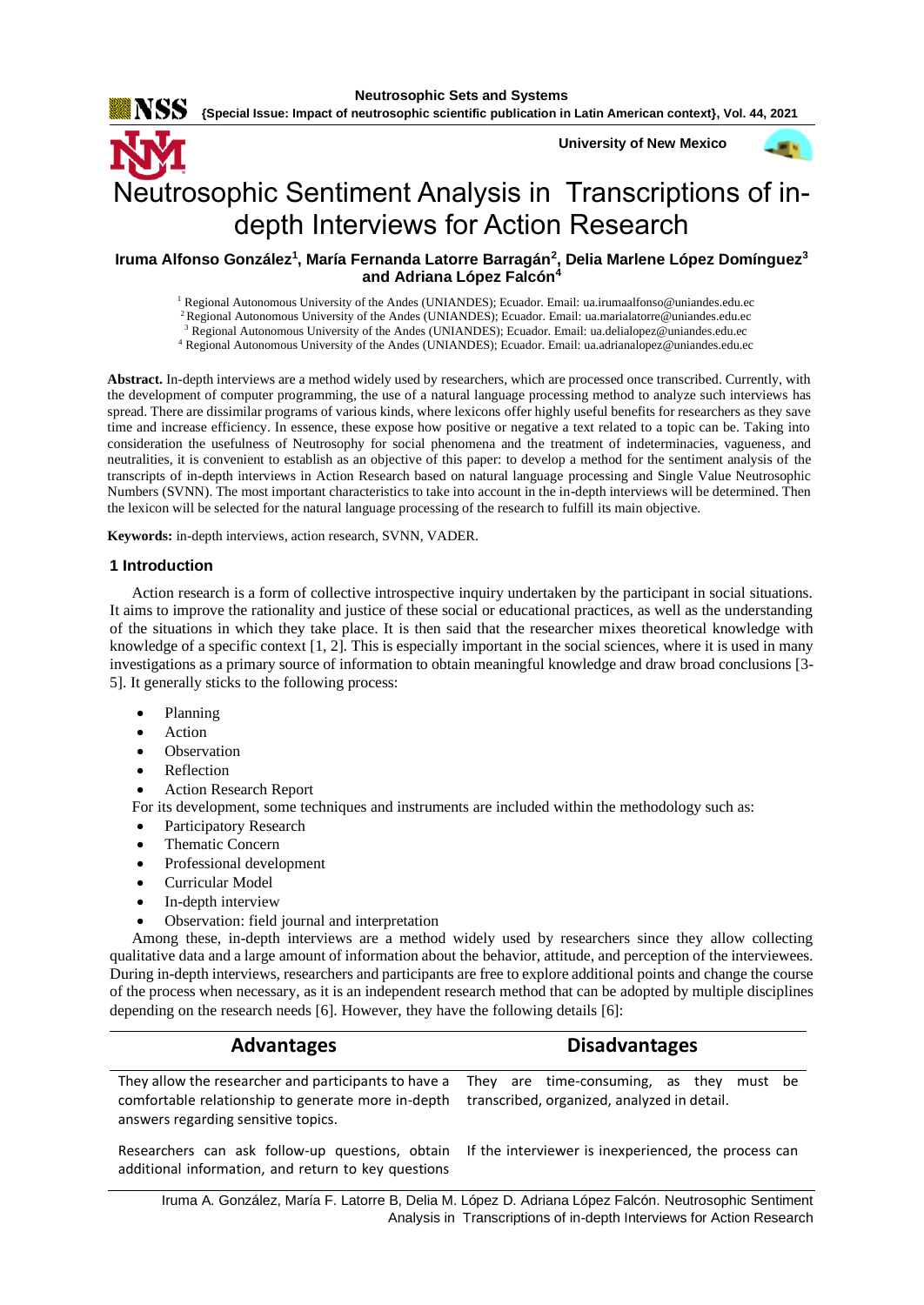| to gain a better understanding of the attitudes of the be affected or slowed.<br>participants.                                                                       |                                                      |
|----------------------------------------------------------------------------------------------------------------------------------------------------------------------|------------------------------------------------------|
| There is a lower quality of sampling compared to                                                                                                                     | Participants must be chosen carefully to avoid bias, |
| other data collection methods.                                                                                                                                       | which can lengthen the process.                      |
| Researchers can monitor participants' changes in It is an expensive process compared to other<br>tone and word choice to gain a better understanding<br>of opinions. | methods.                                             |
| Fewer participants are needed to obtain useful                                                                                                                       | Generally, participants decide to collaborate only   |
| information.                                                                                                                                                         | when they receive an incentive in return.            |

**Table 1.** Advantages and disadvantages of in-depth interviews

As can be verified in Table 1, the transcriptions are an important part of this since it constitutes a disadvantage because, in addition to the inherent table work, the words used by each interviewee must be evaluated in terms of "measuring" the feelings. Therefore, the unconscious biases of the authors or researchers could affect the learning of each new interview and the proper use of the researchers' time. That is why for the present investigation we decided to apply Neutrosophy. This science is characterized by treating subjectivity and the concept of indeterminacy. Neutrosophic sets are used for interview sentiment analysis as a qualitative research tool [\[4,](#page-6-4) [5\]](#page-6-5).

On the other hand, it is important to deal with the transcriptions, which raises a need to include a natural language processing method in the research. This discipline is convenient because its objective is to achieve communication between human beings and computers, obtaining the main idea of a text, document, or opinion, with the possibility of developing systems capable of carrying out tasks according to the language [\[7-14\]](#page-6-6).

According to what has been proposed so far, the authors of this article agree on the need to include in the present investigation, the use of the benefits offered by Neutrosophy, a method of Natural Language Processing that exposes how positive or negative a sentiment can be. Consequently, the objective of the article is established to elaborate a method for the sentiment analysis for the transcriptions of in-depth interviews in action research based on natural language processing and the Single-Valued Neutrosophic Numbers (SVNN). The following specific objectives are established as a guideline for the investigation:

- 1. Determine the most important characteristics to take into consideration in in-depth interviews.
- 2. Select lexicon for research natural language processing
- 3. Develop a method for sentiment analysis in transcriptions including the selected lexicon fused with the SVNNs.

From now on, the document is developed in several sections: materials and methods where objectives 1 and 2 are met; then section 3, where the elaborated method is shown. Finally, the conclusions reached once the work is finished are presented and the bibliographic references are subsequently declared.

# **2 Materials and methods**

## **2.1 In-depth Interview**

The most important characteristics of in-depth interviews are [\[6\]](#page-6-3):

- In-depth interviews have a flexible structure. Although it is unstructured, it covers few topics based on a guide, which allows it to cover appropriate areas for the interviewee.
- This method is characterized by being interactive. The interview process, the material that is produced, and the interaction where the interviewer poses initial questions in a positive way for the respondent to be encouraged to answer.
- Many probing techniques are used in in-depth interviews, so understanding the results is achieved through exploration and explanation. The interviewer uses follow-up questions to gain a deeper perspective and understanding of the participants' meaning.
- The interview is generative, that is, new knowledge is developed. Researchers and participants present ideas for a specific topic and some solutions to the problems posed.

#### **2.2 Natural language processing**

Currently, we are working with the classification of the polarity of emotions since they can show the different points of view that a user has concerning what they are living in their current environment. They can be defined as "Agitations or states of mind produced by ideas, memories, desires, and feelings, helping people to react quickly to social or personal events, being positive or negative". [\[15\]](#page-6-7) Mentions that natural language processing can be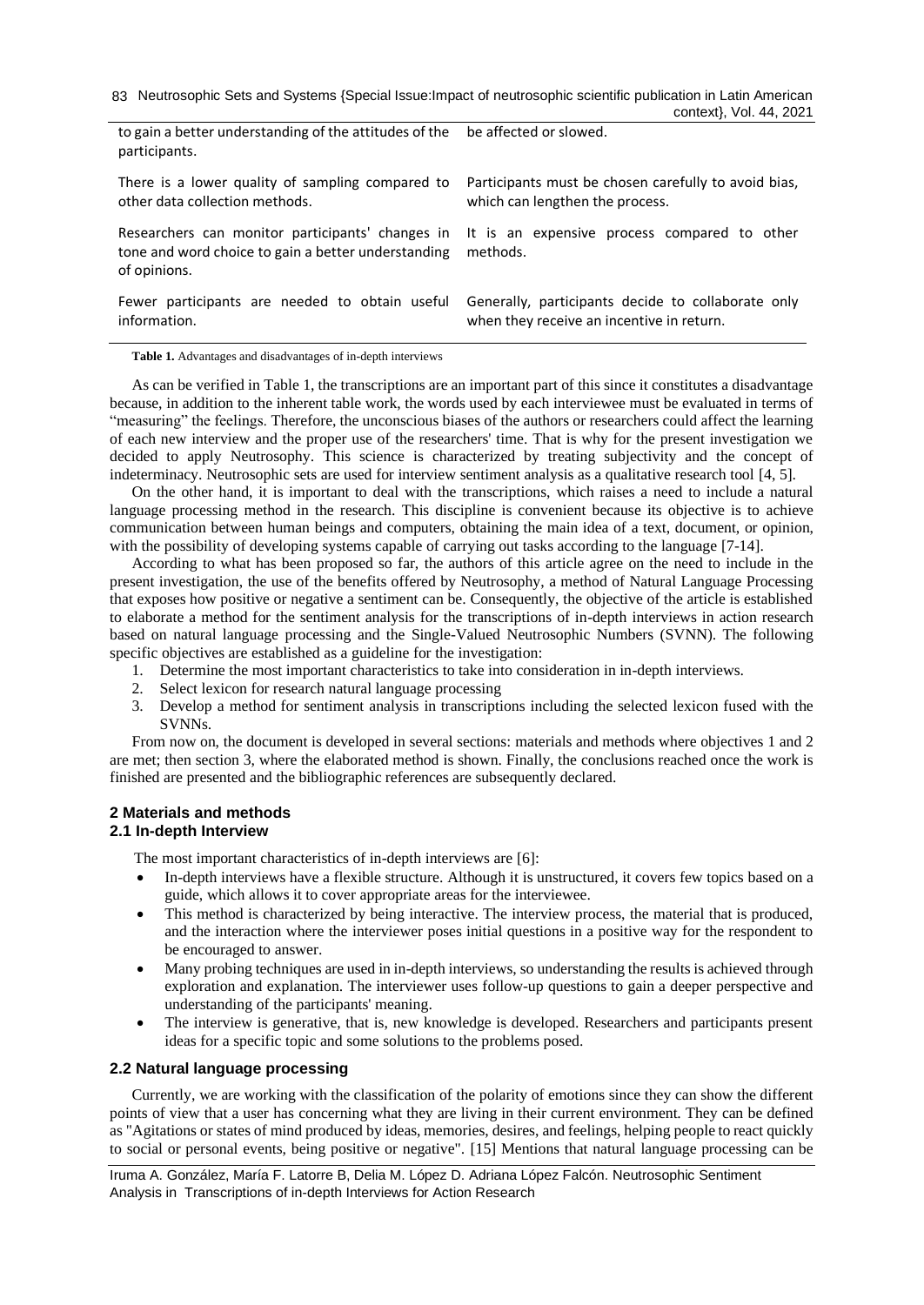applied to sentiment analysis to classify documents, texts, or opinions from the identification and extraction of subjective information.

Sentiment analysis is a task contemplated within natural language processing and machine learning, which allows opinions to be analyzed to know the main needs of users. There are several programs for word processing. On [\[16\]](#page-6-8), a comparison between them is exposed as shown in the following figures.

|                                                    | Correlation to<br>ground truth |                             | 3-class (positive, negative, neutral)<br><b>Classification Accuracy Metrics</b> |                                              |                                        | Correlation to<br>ground truth |                      | 3-class (positive, negative, neutral)<br><b>Classification Accuracy Metrics</b> |                     |  |
|----------------------------------------------------|--------------------------------|-----------------------------|---------------------------------------------------------------------------------|----------------------------------------------|----------------------------------------|--------------------------------|----------------------|---------------------------------------------------------------------------------|---------------------|--|
|                                                    | (mean of 20<br>humanraters):   | Overall<br><b>Precision</b> | Overall<br>Recall                                                               | Overall<br>F1 score                          | Ordinal<br>Rank<br>(by F1)             | (mean of 20<br>human raters)   | Overall<br>Precision | Overall<br>Recall                                                               | Overall<br>F1 score |  |
| Social Media Text (4,200 Tweets)                   |                                |                             |                                                                                 |                                              | Movie Reviews (10,605 review snippets) |                                |                      |                                                                                 |                     |  |
| Ind. Humans                                        | 0.888                          | 0.95                        | 0.76                                                                            | 0.84                                         | 2<br>1                                 | 0.899                          | 0.95                 | 0.90                                                                            | 0.92                |  |
| VADER                                              | 0.881                          | 0.99                        | 0.94                                                                            | 0.96                                         | $1*$<br>$\mathbf{p}$                   | 0.451                          | 0.70                 | 0.55                                                                            | 0.61                |  |
| Hu-Liu04                                           | 0.756                          | 0.94                        | 0.66                                                                            | 0.77                                         | 3<br>3                                 | 0.416                          | 0.66                 | 0.56                                                                            | 0.59                |  |
| SCN                                                | 0.568                          | 0.81                        | 0.75                                                                            | 0.75                                         | 7<br>4                                 | 0.210                          | 0.60                 | 0.53                                                                            | 0.44                |  |
| GI                                                 | 0.580                          | 0.84                        | 0.58                                                                            | 0.69                                         | 5<br>5                                 | 0.343                          | 0.66                 | 0.50                                                                            | 0.55                |  |
| SWN                                                | 0.488                          | 0.75                        | 0.62                                                                            | 0.67                                         | 4<br>£                                 | 0.251                          | 0.60                 | 0.55                                                                            | 0.57                |  |
| <b>LIWC</b>                                        | 0.622                          | 0.94                        | 0.48                                                                            | 0.63                                         | 9                                      | 0.152                          | 0.61                 | 0.22                                                                            | 0.31                |  |
| ANEW                                               | 0.492                          | 0.83                        | 0.48                                                                            | 0.60                                         | 8                                      | 0.156                          | 0.57                 | 0.36                                                                            | 0.40                |  |
| <b>WSD</b>                                         | 0.438                          | 0.70                        | 0.49                                                                            | 0.56                                         | 6                                      | 0.349                          | 0.58                 | 0.50                                                                            | 0.52                |  |
| Amazon.com Product Reviews (3,708 review snippets) |                                |                             |                                                                                 | NY Times Editorials (5,190 article snippets) |                                        |                                |                      |                                                                                 |                     |  |
| Ind. Humans                                        | 0.911                          | 0.94                        | 0.80                                                                            | 0.85                                         | 1<br>1                                 | 0.745                          | 0.87                 | 0.55                                                                            | 0.65                |  |
| VADER                                              | 0.565                          | 0.78                        | 0.55                                                                            | 0.63                                         | $\overline{\mathbf{z}}$<br>2           | 0.492                          | 0.69                 | 0.49                                                                            | 0.55                |  |
| Hu-Liu04                                           | 0.571                          | 0.74                        | 0.56                                                                            | 0.62                                         | 3<br>3                                 | 0.487                          | 0.70                 | 0.45                                                                            | 0.52                |  |
| SCN                                                | 0.316                          | 0.64                        | 0.60                                                                            | 0.51                                         | 7                                      | 0.252                          | 0.62                 | 0.47                                                                            | 0.38                |  |
| GI                                                 | 0.385                          | 0.67                        | 0.49                                                                            | 0.55                                         | 5<br>5                                 | 0.362                          | 0.65                 | 0.44                                                                            | 0.49                |  |
| SWN                                                | 0.325                          | 0.61                        | 0.54                                                                            | 0.57                                         | 4<br>4                                 | 0.262                          | 0.57                 | 0.49                                                                            | 0.52                |  |
| LIWC                                               | 0.313                          | 0.73                        | 0.29                                                                            | 0.36                                         | 9<br>9                                 | 0.220                          | 0.66                 | 0.17                                                                            | 0.21                |  |
| ANEW                                               | 0.257                          | 0.69                        | 0.33                                                                            | 0.39                                         | 8<br>8                                 | 0.202                          | 0.59                 | 0.32                                                                            | 0.35                |  |
| <b>WSD</b>                                         | 0.324                          | 0.60                        | 0.51                                                                            | 0.55                                         | 6<br>6                                 | 0.218                          | 0.55                 | 0.45                                                                            | 0.47                |  |

**Figure 1.** VADER results for other lexicons. Source:[\[16\]](#page-6-8).

| <b>Best lexicons</b>            | <b>Assessment</b> |  |  |  |
|---------------------------------|-------------------|--|--|--|
| VADER                           | 0.96              |  |  |  |
| Emoticons                       | 0.92              |  |  |  |
| SentiStrength                   | 0.84              |  |  |  |
| SentiWordNet                    | 58.99             |  |  |  |
| SenticNet                       | 74.65             |  |  |  |
| Hu-Liu (opinion lexicon)        | 65.2              |  |  |  |
| SO-Cal                          | 78.74             |  |  |  |
| 3. Anglicia afabettuizana, f4F1 |                   |  |  |  |

**Figure 2.** Analysis of the lexicons. [\[15\]](#page-6-7)

It can be seen that the VADER method shows better levels of association, sometimes even higher than that of the reference human experts. On [\[15\]](#page-6-7), VADER is also shown to have the best evaluation among the lexicons. Therefore, it is convenient to choose this lexicon as the basis for the design of the method to be elaborated in this research since the references consulted allowed to determine that VADER is successful since it not only talks about the positive or negative score but also, about how positive or negative a sentiment can be [\[16\]](#page-6-8).

#### **2.2.1 VADER**

Over the years it has been possible to observe the development of various computational methods of sentiment analysis such as the Valence Aware Dictionary for Sentiment Reasoning text sentiment analysis (VADER) [\[15,](#page-6-7) [17\]](#page-6-9). Completely open-source licensed under the MIT license, it was designed for sentiment analysis on social media. The VADER method is based on rules that classify the polarity of the emotions of opinions using a list of words called a lexicon (it is convenient to say a priori that a lexicon is defined as an ordered series of words of a language, a person, a region, a subject or a specific time) [\[18,](#page-6-10) [19\]](#page-6-11).

Lexical knowledge that a speaker possesses about a language, to classify those expressed on Twitter initially, but its use has spread. This supervised method exposes a lexicon that evaluates lexical characteristics such as acronyms, emoticons, abbreviations, and initials by rules which determine the classification of the opinion by the number of negative or positive words that the opinion contains. The VADER lexicon contains 7,517 words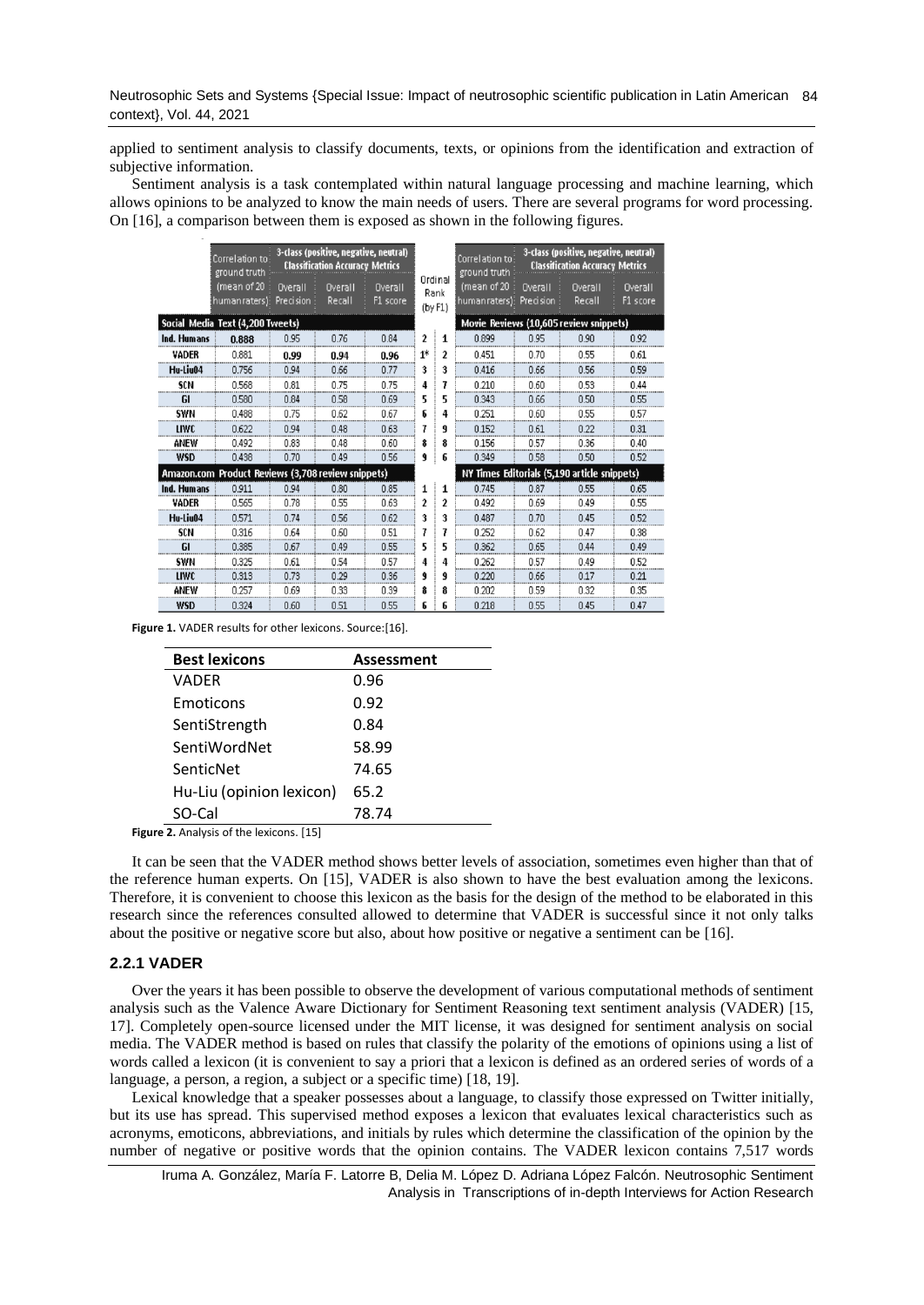including emoticons, abbreviations, acronyms, and initials labeled by the valence of -4 to 4. The VADER lexicon was obtained by applying the Machine Learning methodology, Wisdom-of-Crowds (the group wisdom), and the use of lexicons (LIWC, ANEW, GI). Classification of the polarity (positive, negative, or neutral) of an opinion is done by the values of each word in the method lexicon.

#### **2.3 Notions of Neutrosophy**

Neutrosophy is a new branch of philosophy that studies the origin, nature, and scope of neutralities created by Professor Florentin Smarandache. Its incorporation guarantees that the uncertainty of decision-making is taken into account, including indeterminacies where experts will issue their criteria evaluating linguistic and nonnumerical terms, which constitutes the most natural form of measurement in human beings [\[20-25\]](#page-6-12). Logic and neutrosophic sets, for their part, constitute a generalization of Zadeh's logic and fuzzy sets, and especially of Atanassov's intuitionist logic, with multiple applications in the field of decision-making and machine learning [\[21,](#page-6-13) [23,](#page-7-0) [26-28\]](#page-7-1). The truth value in the neutrosophic set is as follow [\[28-30\]](#page-7-2)**:**

Let be  $N = \{(T, I, F): T, I, F \subseteq [0, 1]\}$ n, be a neutrosophic evaluation of a mapping of a group of formulas propositional to  $N$ , and for each sentence  $p$ :

 $v(p) = (T, I, F)$  (1)

To facilitate the practical application in real-world problems [7], the use of Single-Value neutrosophic Sets (SVNS) was proposed, through which it is likely to use linguistic terms to obtain greater interpretability of the results[8]. Let X be a universe of discourse, an SVNS A over X has the following form [9]:

 $A = \{ (x, u_a(x), r_a(x), v_a(x)) : x \in X \}$  (2) Where  $u_a(x): X \to [0, 1], r_a(x): X \to [0, 1]$   $y v_a(x): X \to [0, 1]$ With

 $0 \le u_a(x), r_a(x), v_a(x) \le 3, \forall x \in X$  (3) The intervals denote the memberships related to true, indeterminate, and false from x in A, respectively  $u_a(x)$ ,  $r_a(x)$  y  $v_a(x)$  [10]. For convenience reasons, a Single Value Neutrosophic Number (SVN) is expressed as  $A = (a, b, c)$ , where a, b,  $c \in [0.1]$  and  $0 \le a + b + c \le 3$  [\[31\]](#page-7-3).

Let  $A = (a, b, c)$  be a single-valued neutrosophic number, a score function S related to a single-valued neutrosophic value, based on the truth-membership degree, indeterminacy-membership degree, and falsity membership degree is defined [\[32\]](#page-7-4):

 $s(V_i) = 2 + T_i - F_i - I_j$ 

**3 Results**

#### **3.1 Model designed for the research**

For this particular case, we developed the following model based on [\[7,](#page-6-6) [15-17\]](#page-6-7).

#### **Phase 1. Preparation of the data source**

• Step 1.

In-depth interviews: Interviews should not be structured; but facts, beliefs, feelings, norms of action, conscious reasons for beliefs, norms of conduct, and/or other aspects of interest to the researcher must be obtained with clarity. The use of a tape recorder or similar device is recommended, as well as a researcher's diary where both the information offered by the interviewee and the impressions of the interviewer are collected. It is important to maintain ethics throughout the process. For this purpose, you must:

- a) Make a script or list of topics of interest to obtain the necessary information about the respondent and the context in which he operates. All this is to add key and secondary questions as the interview takes place.
- b) Schedule the interview at a time and date that the interviewee chooses.
- c) Transmit security and confidence to the interviewee.
- d) Establish a maximum duration of the process.
- Observe and make notes on the body expressions and gestures of the interviewee. The annotations in the notebook, diary, or document must be made according to the rules.
- Step 2.

Transcriptions: They are transcribed into text obtaining a set of data for training and tests related to implicit or explicit feelings according to the rules in table 3. The rules, as well as these conditions, must be strictly respected to normalize the transcription:

a) Do not include emoticons or idiomatic phrases such as OMG ("Oh my God") in their substitution, place the interviewer's impression or ask directly how it made them feel (euphoric, happy, sad, afraid, or furious). Although VADER works well with this type of character, it would imply great subjectivity if the transcriber is not the same person as the interviewer and errors could be inserted in the appreciation.

(4)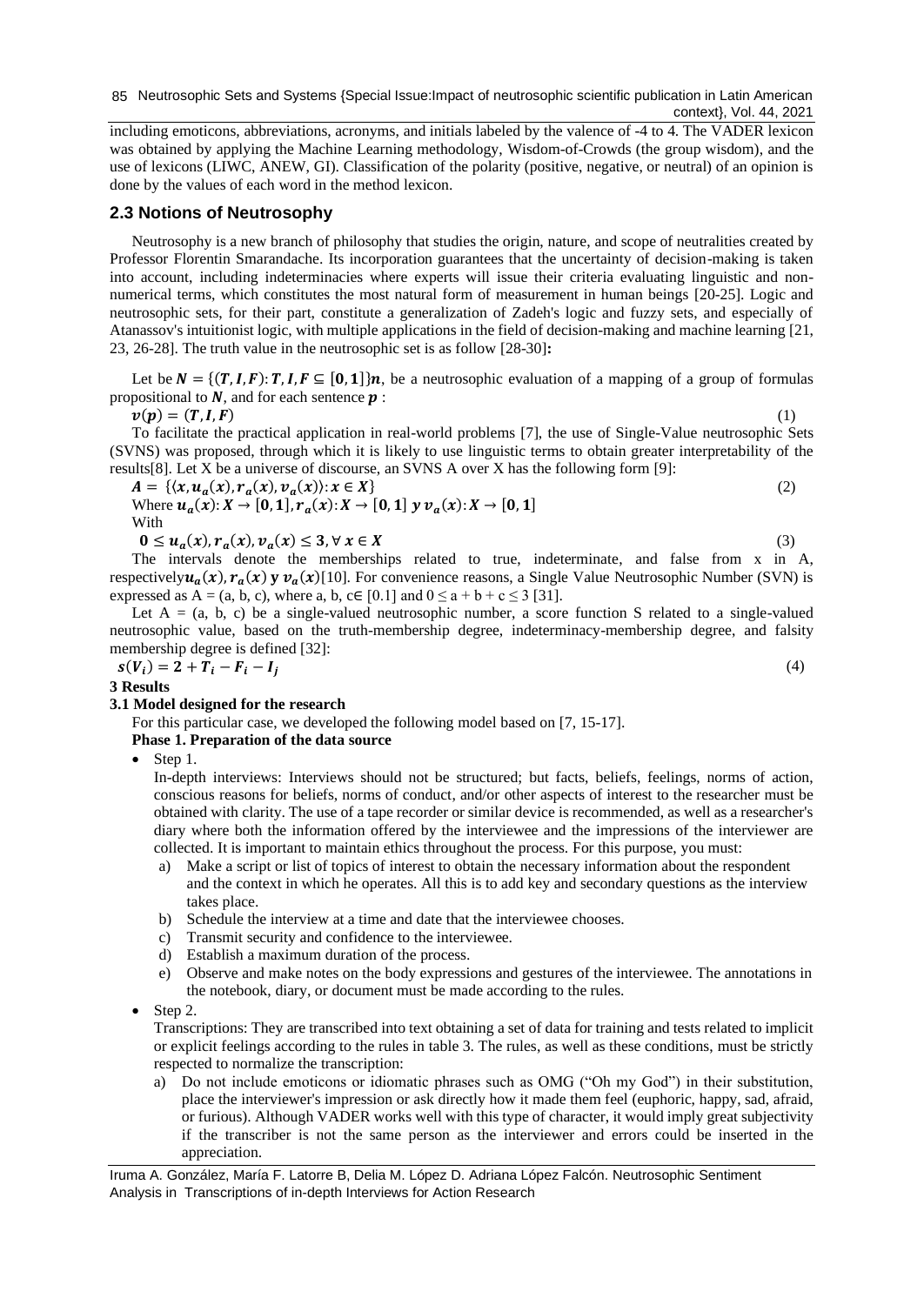b) Transcribe the impressions of the popular Latin American slang of the region and of the social class of the interviewees, which many times replace the classic words of the Spanish language such as *chévere* or *divino*.

After those steps are taken, the authors of the research will verify the quality of the data, evaluations, and validations of collective origin.

#### **Phase 2. Sentiment analysis processing**

- Step 3.
	- Processing planning
	- a) Adaptation from [\[33\]](#page-7-5): the concepts will be divided into 6 and not 4 as the method exposes, but neutrosophic linguistic terms will be associated with each one as explained:

| Examples of lexicons associated with polarity                                                                                                                                                                                                                                                                        | <b>Neutrosophic linguistic</b><br>term for determining<br>polarity | <b>SVNN</b>        |
|----------------------------------------------------------------------------------------------------------------------------------------------------------------------------------------------------------------------------------------------------------------------------------------------------------------------|--------------------------------------------------------------------|--------------------|
| Sharp capital letters, exclamation marks associated<br>with phrases with positive words in the superlative<br>(great, super, hyper, ultra, mega, terrific,<br>incredible, phenomenal, amazing). Sentences that<br>contain more than one word associated with these<br>words or their family.<br>Font size 12 points. | Extremely positive (EP)                                            | (1,0,0)            |
| Phrases that express positive feelings (good, well,<br>pleasant, joy, wonderful, special, divine).<br>Sentences that contain more than one word<br>associated with these words or their family.<br>Font size 10 points                                                                                               | Very positive (VP)                                                 | (0.8, 0.15, 0.20)  |
| Phrases that express feelings of unhappiness (not<br>very good, unpleasant, difficult, hard). Sentences<br>that contain more than one word associated with<br>these words or their family.<br>Font size 10 points                                                                                                    | <b>Medium Negative Neutral</b><br>(MNN)                            | (0.40, 0.65, 0.60) |
| Phrases that express feelings qualified as (bad,<br>frightening, panic). Sentences that contain more<br>than one word associated with these words or their<br>family.<br>Font size 10 points                                                                                                                         | Very negative (VN)                                                 | (0.20, 0.85, 0.80) |
| Sharp capital letters, exclamation marks associated<br>with phrases with negative words, hate words in<br>the superlative (lousy, terrible). Sentences that<br>contain more than one word associated with these<br>words or their family.<br>Font size 12 points.                                                    | Extremely negative (EN)                                            | (0,1,1)            |

**Table 3.** Association of SVNN to VADER

b) Classify the polarity of the transcripts: a categorization adapted from that shown by [\[34,](#page-7-6) [35\]](#page-7-7):



**Figure 3.** Adaptation of the polarities of the VADER method [\[34,](#page-7-6) [35\]](#page-7-7)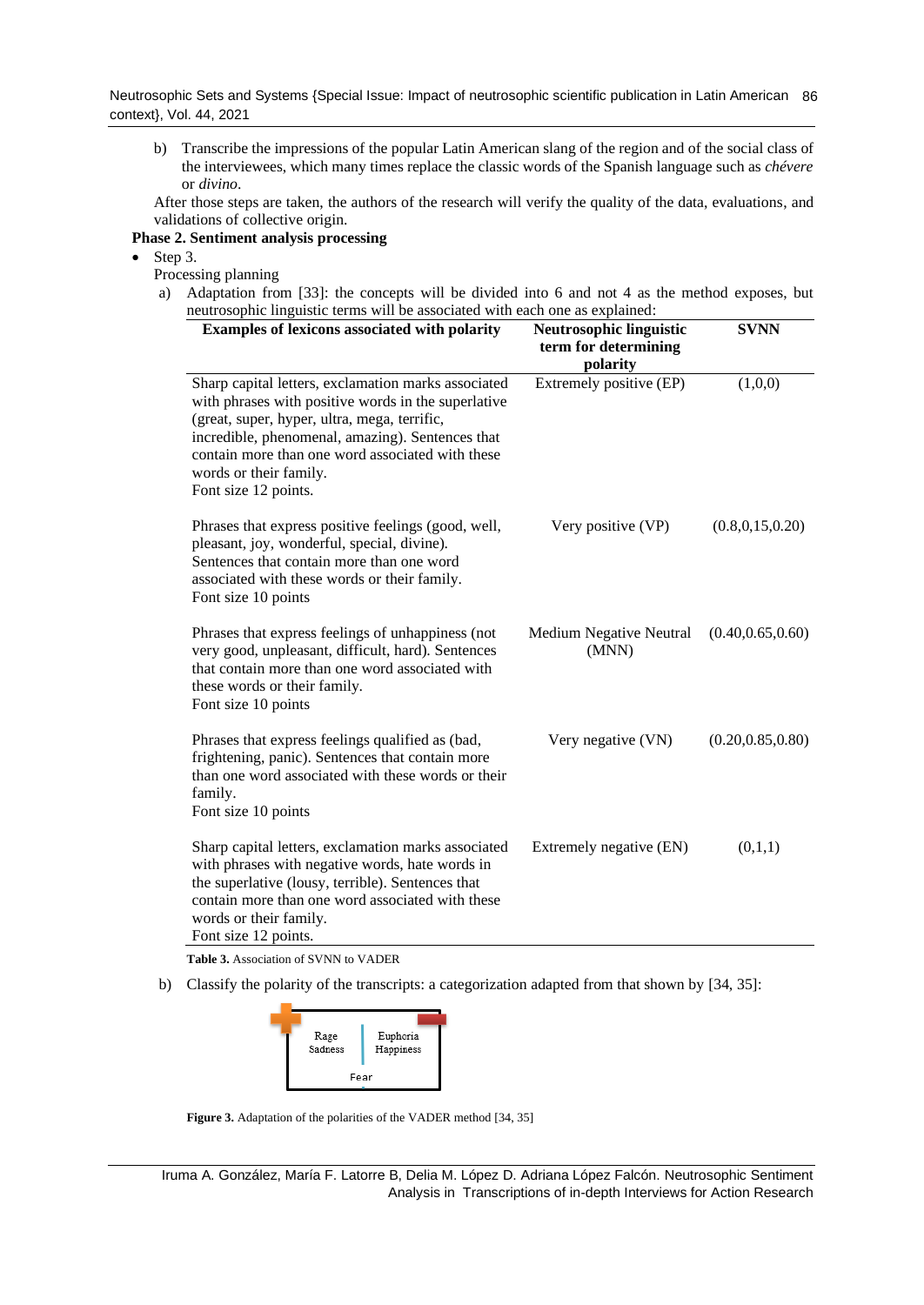- c) Apply equation 4 for deneutrosophication as used in [19] to determine in a range of  $0 \leq$  $u_a(x)$ ,  $r_a(x)$ ,  $v_a(x) \le 3$ , the level of sentiment and thus evaluate the process to reach conclusions.
- Step 4.

Processing: develop a workflow in Orange Data mining [\[36\]](#page-7-8) to analyze the sentiment in the interviews incorporating the sentiment analysis according to table 3. The opinion analysis component predicts the opinion of each document in a corpus and processes the information using VADER and the programmed rules.



**Figure 4.** Workflow to be programmed in Orange Data mining. Source: Adapted from [\[15\]](#page-6-7)

• Step 5.

Final classification: the score function for single-valued neutrosophic sets is proposed to make the distinction between numbers in this scale  $0 \le u_a(x)$ ,  $r_a(x)$ ,  $v_a(x) \le 3$ ,  $\forall x \in X$ . The designed method should show the sentiment score for every interview, that score function allows ranking single-valued neutrosophic numbers and gives a single numerical value. The authors processed a written interview transcript with observations and insights and quantified it using neutrosophy in conjunction with other research methods.

#### **Phase 3. Method programming**

As can be seen in figure 5, initially the dataset is loaded through a widget file, then it is processed by applying the single value neutrosophic numbers and the relevant equations through a Python Script and the Features Constructor. Finally, the results are shown in a Box Plot, to see in detail the values at the output of the process, a Data Table was placed to better analyze the results: apply filters, count, sort, etc.



**Figure 5.** Workflow in Orange Data mining.

#### **Conclusion**

- During the conduct of the research, the importance of sentiment analysis in the metadata managed to carry out the action research methodology was verified. All this is due to the inherent subjectivity of the process. Its examination due to the amount of data processed requires a lot of time and resources that researchers often do not have. For this reason, the automated processing of this is extremely convenient since it can respond to the theoretical and epistemological foundations of action research as a type of qualitative research.
- An important part of qualitative research is the inductive logic of processes and the flexibility of their

Iruma A. González, María F. Latorre B, Delia M. López D. Adriana López Falcón. Neutrosophic Sentiment Analysis in Transcriptions of in-depth Interviews for Action Research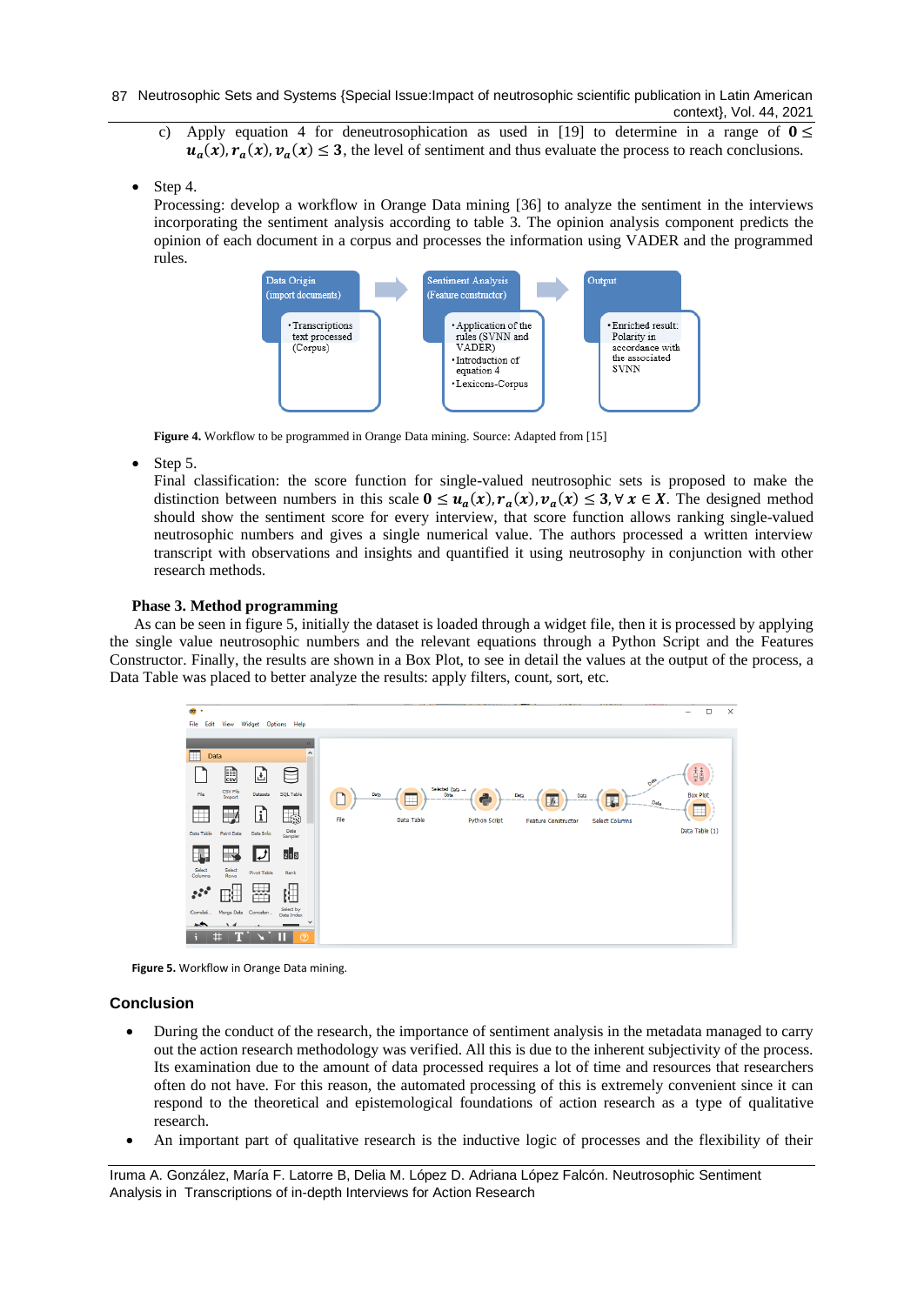application to recommend alternative processes in solving social problems in their professional environment. The foregoing is given in the verification carried out in this investigation, since for the analysis of feelings in the opinion mining process, thanks to this logic, it could be determined that VADER is very appropriate. In the same way, due to its programming, it is compatible with Neutrosophy, which is why it is fused for its enrichment with the single-valued neutrosophic numbers.

- In the present work, an opinion mining analysis was carried out where the results to be obtained with the VADER extension in a neutrosophic environment showed that it is more advantageous since metadata may partially belong to a segment of the indicated interval and its level of membership can be determined.
- The main rules, as well as the conditions of the study, were established taking into account the limitations of colloquial language.
- The methods show a sentiment score for every interview. That score function allows to rank single-valued neutrosophic numbers and offers a single numerical value. The researchers processed a written interview transcript with observations and insights and quantified it using neutrosophy in conjunction with other research methods.

#### **References**

- <span id="page-6-0"></span>[1] C. Pérez, "¿Qué es la investigación de acción?," in *CALAMEO*, CALAMEO, Ed., ed. España, 2021.
- <span id="page-6-1"></span>[2] J. E. Ricardo, V. M. V. Rosado, J. P. Fernández, and S. M. Martínez, "Importancia de la investigación jurídica para la formación de los profesionales del Derecho en Ecuador," *Dilemas Contemporáneos: Educación, Política y Valores,* 2020.
- <span id="page-6-2"></span>[3] F. Sasangohar, A. Dhala, F. Zheng, N. Ahmadi, B. Kash, and F. Masud, "Use of telecritical care for family visitation to ICU during the COVID-19 pandemic: an interview study and sentiment analysis," *BMJ Qual. Saf.,* 2020.
- <span id="page-6-4"></span>[4] I. Kandasamy, W. B. Vasantha, J. M. Obbineni, and F. Smarandache, "Sentiment analysis of tweets using refined neutrosophic sets," *Comput. Ind.,* 2020.
- <span id="page-6-5"></span>[5] F. Smarandache, B. Teodorescu, and M. Teodorescu, "Uncertainty Communication Solution in Neutrosophic Key," *SSRN Electron. J.,* 2018.
- <span id="page-6-3"></span>[6] A. Velázquez. (2020). *¿Qué son las entrevistas a profundidad?* Available: https:[//www.questionpro.com/blog/es/analisis-de-datos-de-una-investigacion-cualitativa/](http://www.questionpro.com/blog/es/analisis-de-datos-de-una-investigacion-cualitativa/)
- <span id="page-6-6"></span>[7] M. Alberich, "Procesamiento del Lenguaje Natural Guía Introductoria," 2018.
- [8] A. Cortez, H. Vega, and J. Pariona, "Procesamiento de lenguaje natural," *Universidad Nacional Mayor de San Marcos,* 2018.
- [9] A. Glebukh, "Procesamiento del lenguaje natural," *Sociedad Mexicana de Inteligencia Artificial* 2018.
- [10] A. L. S. Pillajo, M. A. C. Cabrera, R. A. D. Vásquez, and J. L. A. Espinoza, "Sistema experto para el diagnóstico y tratamiento de enfermedades y plagas en plantas ornamentales," *Universidad y Sociedad,* vol. 13, pp. 505-511, 2021.
- [11] M. Tello Cadena, M. F. Jaramillo Burgos, and M. J. Jiménez Montenegro, "Neutrosophic Case-Based Reasoning Method to Determine the Profitability of the Tourism Sector in the City of Riobamba," *Neutrosophic Sets and Systems,* vol. 37, pp. 108-114, 2020.
- [12] M. Q. Martinez, A. B. Quirumbay, and M. L. Vazquez, "ESTUDIO CUALITATIVO DE RECONOCIMIENTO DE EMOCIONES EN TIEMPO REAL PARA ATENCIÓN AL CLIENTE UTILIZANDO DEEPLENS FACE DETECTION," *Investigación Operacional,* vol. 42, pp. 63-73, 2021.
- [13] A. S. Molina, W. A. C. Calle, and J. D. B. Remache, "The application of Microsoft Solution Framework Software Testing using Neutrosophic Numbers," *Neutrosophic Sets and Systems,* vol. 37, pp. 267-276, 2020.
- [14] M. Y. L. Vazquez, "An Analysis of Deep Learning Architectures for Cancer Diagnosis," *Artificial Intelligence, Computer and Software Engineering Advances: Proceedings of the CIT 2020 Volume 1,* vol. 1326, p. 19, 2021.
- <span id="page-6-7"></span>[15] K. Mejía González, "Enriquecimiento del modelo basado en reglas VADER a través de lexicones," *Universidad Autónoma Del Estado De México Unidad Académica Profesional Tianguistenco. Ingeniería En Software* 2018.
- <span id="page-6-8"></span>[16] C. Hutto and E. Gilbert, "VADER: A Parsimonious Rulebased Model for Sentiment Analysis of Social Media Text," *Georgia Institute of Technology, Atlanta,* 2018.
- <span id="page-6-9"></span>[17] A. Borg and M. Boldt, "Using VADER sentiment and SVM for predicting customer response sentiment," *Expert Syst. Appl,* 2020.
- <span id="page-6-10"></span>[18] M. A. Q. Martinez, H. F. V. Espinoza, M. Y. L. Vazquez, and M. D. G. Rios, "Feasibility Analysis Proposal for an IoT Infrastructure for the Efficient Processing of Data in Agriculture, Case Study on Cocoa," *Revista Ibérica de Sistemas e Tecnologias de Informação,* pp. 413-426, 2020.
- <span id="page-6-11"></span>[19] M. Y. L. Vazquez, B. S. M. Arteaga, J. A. M. López, and M. A. Q. Martinez, "Design of an IoT Architecture in Medical Environments for the Treatment of Hypertensive Patients," *Revista Ibérica de Sistemas e Tecnologias de Informação,* pp. 188-200, 2020.
- <span id="page-6-12"></span>[20] Q. Li, Y. Ma, and S. Zhu, "Single valued Neutrosophic clustering algorithm Based on Tsallis Entropy Maximization," *MDPI,* 2018.
- <span id="page-6-13"></span>[21] F. Samarandache, "Introduction to Neutrosophic Statistics," *Sitech & Education Publishing* 2014.

Iruma A. González, María F. Latorre B, Delia M. López D. Adriana López Falcón. Neutrosophic Sentiment Analysis in Transcriptions of in-depth Interviews for Action Research